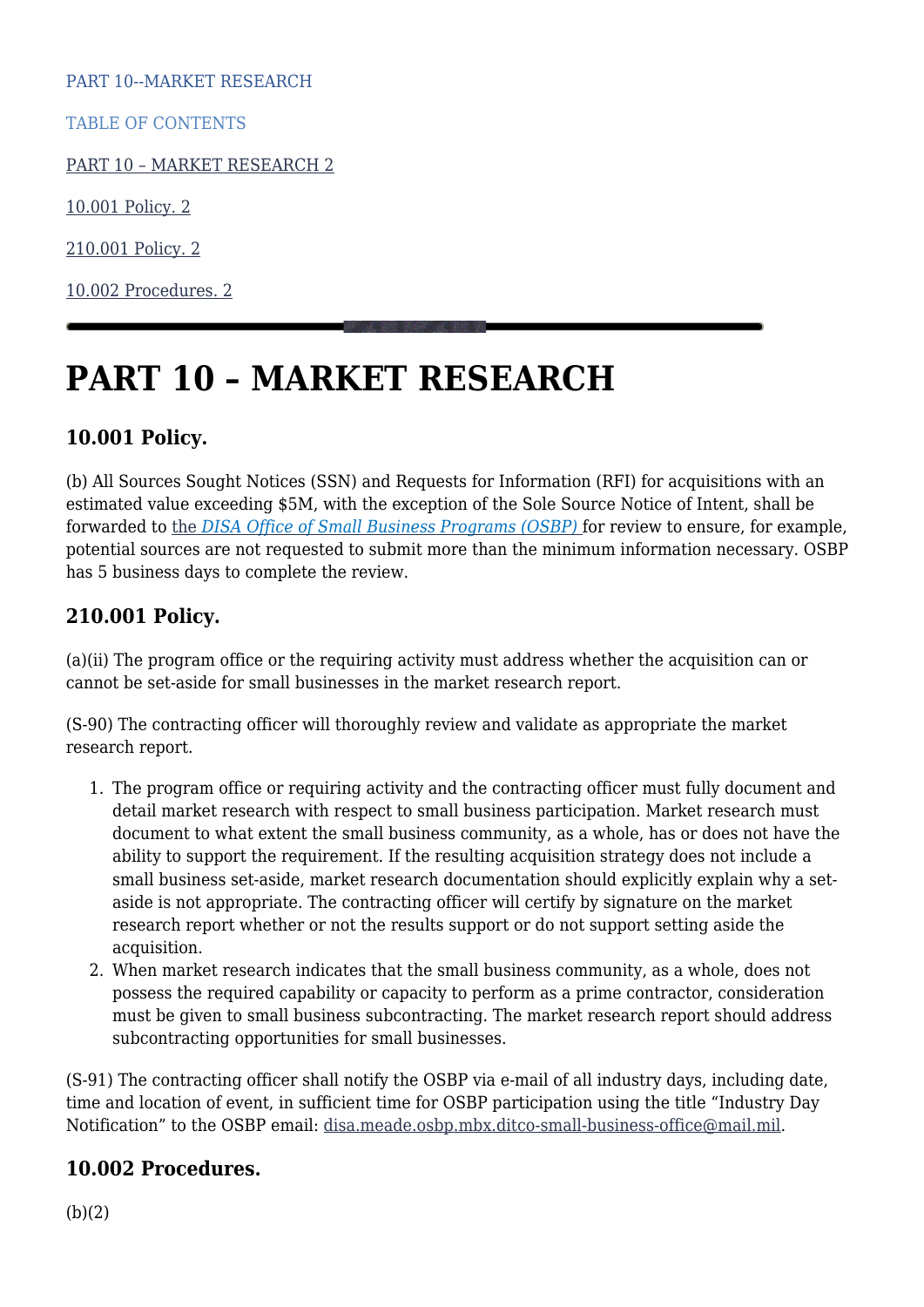(ix) The contracting officer shall document and attach the results of the SBA Dynamic Small Business Search tool at *[http://dsbs.sba.gov/dsbs/search/dsp\\_dsbs.cfm](http://dsbs.sba.gov/dsbs/search/dsp_dsbs.cfm)* to the Market Research Report and forward with the DD Form 2579 to OSBP for review. Assistance is available from the OSBP when seeking potential sources.

(x) Post procurement notices to Contract Opportunities including SSNs or RFIs. (See DARS 19.202 (S-93)(2)(3)).

(A) A RFI is used to develop requirements and make decisions regarding acquisition strategies when limited or no acquisition history is available and when industry input is required. When an RFI is planned, allow for the following:

(1) Posted on Contract Opportunities for at least 21 business days to ensure maximum participation by small business concerns.

(2) Use the approved DISA RFI template at [DARS PGI](https://disa.deps.mil/org/PL2/Pages/DITCORefs.aspx) 10.001(b).

(B) A SSN is used when there is a known requirement with a previous procurement history, or a well-defined new requirement. When a SSN is planned, allow for the following:

(1) Posted on Contract Opportunities for a minimum of 14 calendar days to ensure maximum feedback.

(2) Use the approved DISA SSN template at [DARS PGI](https://disa.deps.mil/org/PL2/Pages/DITCORefs.aspx) 10.001(b).

(S-90) Except for the issuance of a SSN or RFI, market research is primarily the responsibility of the program office or the requiring activity. Market research documentation must be complete, unbiased, and supported by facts, not more than 12 months old (for award of contracts other than task or delivery orders) and provided as part of the requirements package. Include the market research report in the contract file.

(S-91) Market Research Report (MRR) templates are located in [DARS PGI](https://disa.deps.mil/org/PL2/Pages/DITCORefs.aspx) 10.002(S-91).

### **Table 10-1 MRR Template Type**

| <b>Dollar</b><br><b>Threshold</b> | <b>Procurement Action</b>                                | <b>Template Type</b>                                                 |
|-----------------------------------|----------------------------------------------------------|----------------------------------------------------------------------|
| $\epsilon$ SAT                    | <b>Competitive Procurements</b><br>equal to or under SAT | Market Research Report (Equal to<br>or Under SAT)<br>(Enclosure 14d) |
| $>$ SAT                           | <b>Competitive Service</b><br>Procurements over SAT      | Market Research Report (Services)<br>(Enclosure 14a)                 |